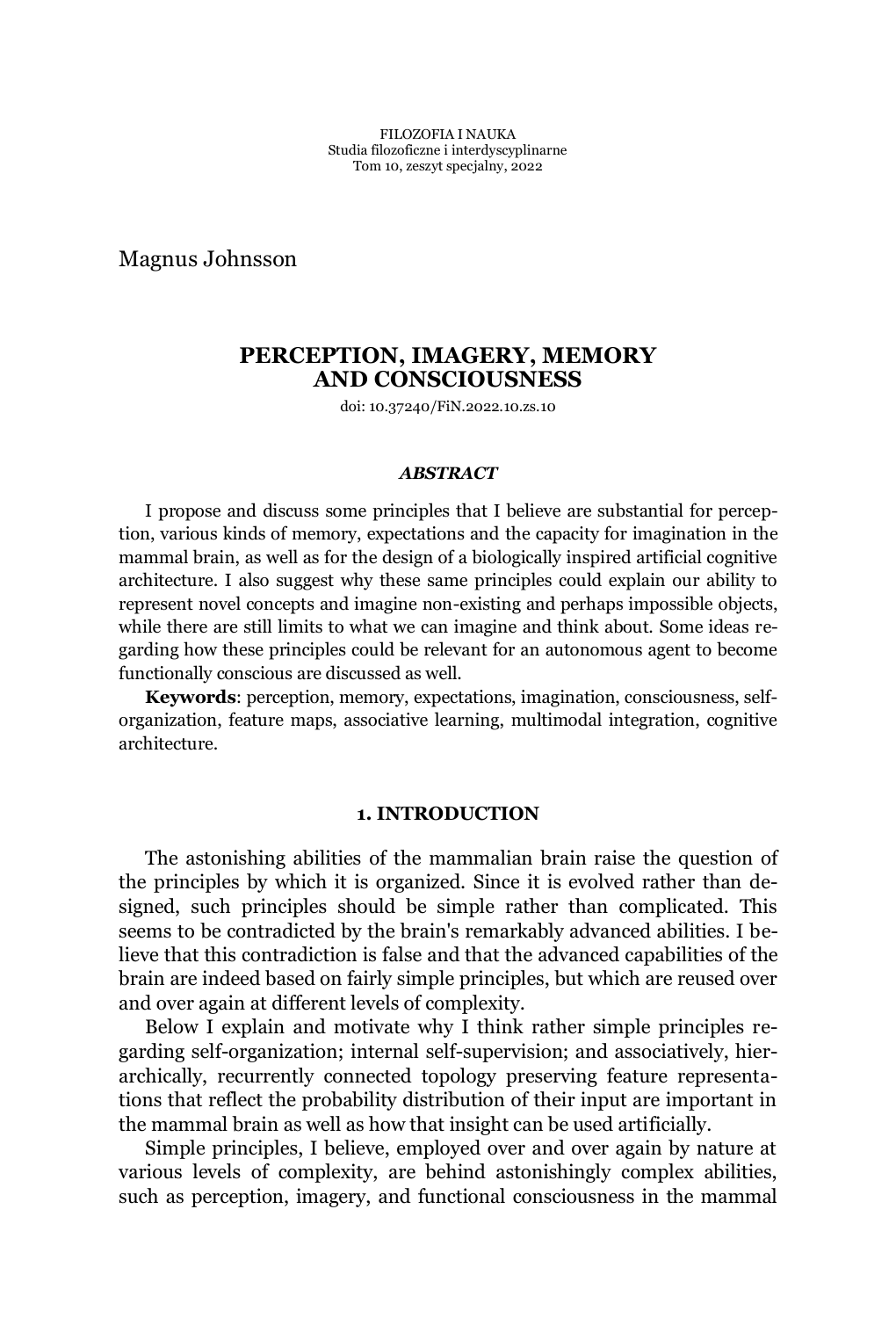brain. The same principles can explain why we sometimes tend to perceive our expectations rather than what is really out there; how we construct and fill in the gaps in our perceptions within and between various sensory modalities when the sensory input is limited; multimodal integration. How various memory systems, imagery and perception fit together and can be explained by the same principles.

I will also discuss how the corresponding faculties could be implemented in an artificial biologically inspired cognitive architecture by employing the same principles in the same way as has presumably been done through evolution by nature. By looking at how the mammal brain is structured and by identifying its crucial components and how these are interconnected, knowledge can be obtained that together with the identified principles enables a systems level approach to modeling perception as well as the integration of various sensory modalities, memory, imagery, the generation of an inner world and functional consciousness in a biologically inspired cognitive architecture modeled on the mammal brain.

This systems level modeling approach means that, though not modeling crucial components and their interconnections in detail, general principles also adhered to by their biological counterparts should be identified and followed in the design of the cognitive architecture.

The components' functionality can be implemented with mechanisms that model the systems at a suitable level of accuracy. Later they can be reimplemented by other mechanisms for accuracy and performance reasons, or if more efficient implementations are found.

We could go about working on a bio-inspired systems-level cognitive architecture in various ways. At one extreme, we could work from a more holistic starting point by identifying crucial components and interactions found in the neural systems of biological organisms. Then we could implement maximally simplified versions of these and try to make them work together as well as possible. Examples of components in such an architecture inspired by a mammal brain could be a maximally simplified visual system and a maximally simplified mechanism, or set of mechanisms, corresponding to the Basal ganglia etc. Inspired by the work of Valentino Braitenberg (Braitenberg, 1984) and the robotics physicist Mark W. Tilden, I believe such simplified but complete cognitive architectures would still enact interesting behaviors.

At the other extreme, we could work on individual components while trying to optimize these to perform at a human level or beyond. Many artificial perception researchers work at this extreme, e.g. by creating computer vision systems that in some respects even exceed the abilities of humans.

My approach is somewhere in the middle. I try to figure out general principles for not necessarily complete, but more composed architectures at an intermediary level. Hence my focus is not whether component imple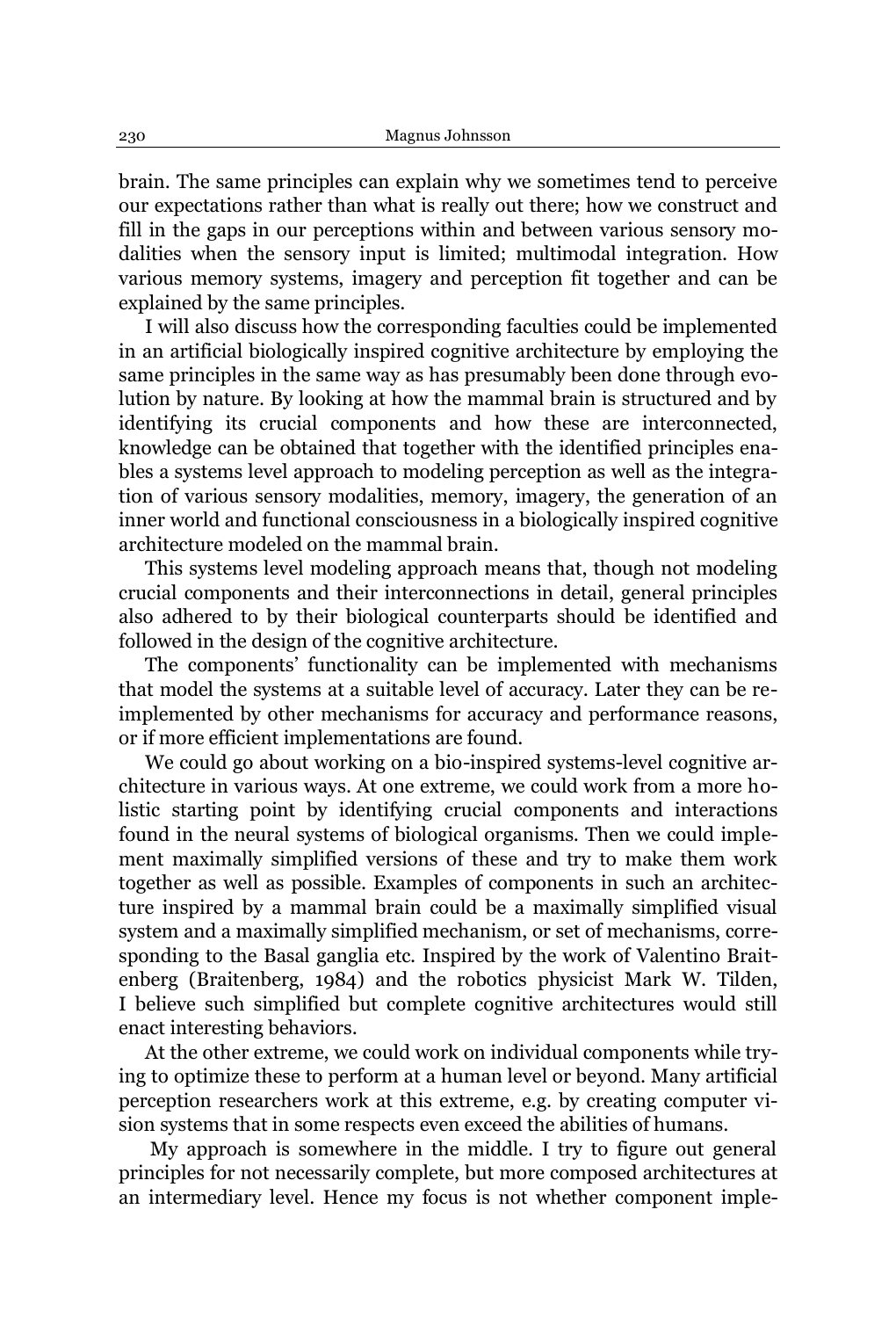mentations are optimized for performance. Following a systems level approach, individual components can be reimplemented iteratively at later stages for performance, accuracy or for other reasons, but this is not the focus here. Thus, the work on general principles can be isolated from the engineering questions of performance.

The perceptual parts of a cognitive architecture built according to these ideas employ to a large extent self-organizing topographical feature representations. Such feature representations are somewhat reminiscent of what has been found in mammal brains. These topographical representations are connected hierarchically, associatively and recurrently. Hierarchies of increasingly complex feature representations—and in the extension different architectural components, possibly distributed—self-organize while supervising each other's associative learning/adaptation over space (by associative connections) and over time (by recurrent associative connections). For example, such an architecture contains hierarchies of topographically ordered feature representations within sensory submodalities. To an extent, these hierarchies also cross the borders of different sensory submodalities, and even the borders of different sensory modalities. The topographically ordered feature representations connect associatively at various hierarchical levels within, but also across, sensory submodalities, modalities and to systems outside the perceptual parts, e.g. motor representations.

Below I discuss some principles that I believe are substantial to perception, various kinds of memory, expectations and imagery in the mammal brain and for the design of a bio-inspired artificial cognitive architecture. I also suggest why these principles could explain our ability to represent novel concepts and imagine non-existing and perhaps impossible objects, while there are still limits to what we can imagine and think about.

I will also present some ideas regarding how these principles could be relevant for an autonomous agent to become p-conscious (Block, 1995) in the sense defined by Bołtuć (2009), i.e. as referring to first-person functional awareness of phenomenal information. Whether such an autonomous agent would also be conscious in a non-functional first-person phenomenological sense, i.e. h-conscious, adopting again the terminology of Boltuć (2009), and thus experience qualia of its own subjective first-person experiences of external objects and inner states, is another matter. The latter question belongs to the hard problem of consciousness (Chalmers, 2003). The difficulty with that problem is that a physical explanation in terms of brain processes is an explanation in terms of structure and function, which can explain how a system's behavior is produced, but it is harder to see why the brain processes are accompanied by subjective awareness of qualia. According to Chalmers (2003) all metaphysical views on phenomenal consciousness are either reductive or nonreductive, and he considers the latter to be more promising. Nonreductive views require a re-conception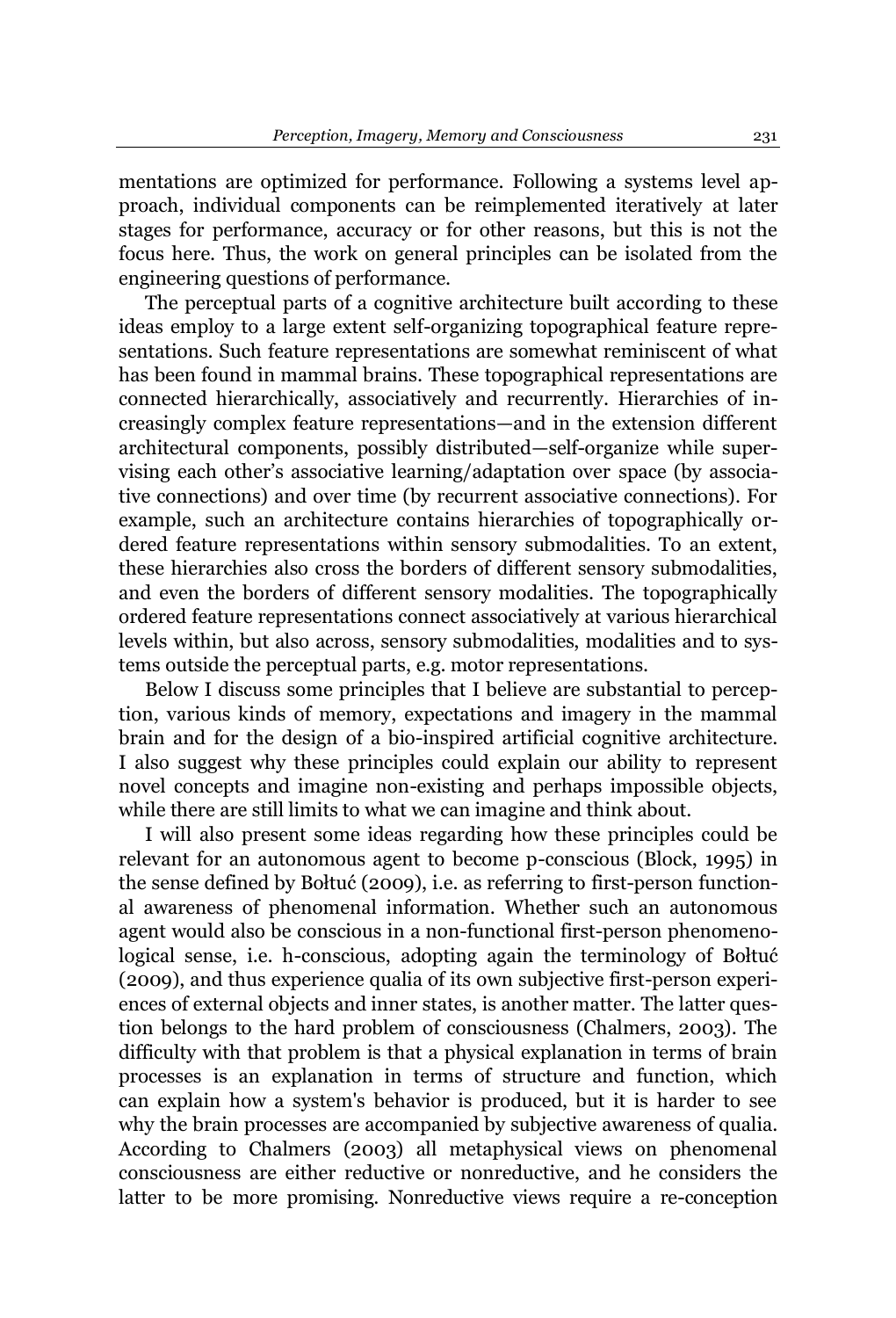of physical ontology. I suggest that the bio-inspired principles proposed in this paper have relevance for p-consciousness. Hence a cognitive architecture employing these ideas would probably become at least p-conscious. However, it is possible that h-consciousness is not a computational process, and I will not take a final position on the issue of phenomenal h-consciousness in this paper.

# **2. FEATURE REPRESENTATIONS**

Topographically ordered maps are inherent parts of the human brain. There are continuously ordered representations of receptive surfaces across various sensory modalities, e.g. in the somatosensory and visual (van Essen, 1985) areas, in neuron nuclei and in the cerebellum.

The size of the representational area in such ordered representations depends on the behavioral importance and frequency of the represented input. For example, the representation of the fovea is much larger than the rest of the retina, and the representation of the fingertip is proportionally larger than the rest of the finger.

There are also more abstract topographically ordered representations in the brain, e.g. frequency preserving tonotopic maps (Tunturi, 1950; 1952; Reale, Imig, 1980) in primary auditory areas, and color maps in V4 (Zeki, 1980) in the visual areas.

In a model of such self-organized topographically ordered representations, essential relations among data should be made explicit. This could be achieved by forming spatial maps at an appropriate abstraction level depending on the purpose of the model. For a reasonable computational efficiency, the focus should be on main properties without any accurate replication of details. Reasonable candidates for a basic model corresponding to a topographically ordered representation in the brain satisfying these conditions are the Self-Organizing Map, SOM (Kohonen, 1988) and its variants. Such a basic model forms a fundamental building block—not to be confused with the crucial components discussed above—in the perceptual parts of a bio-inspired cognitive architecture.

Examples of suitable candidates, beside the SOM, are the Growing Grid (Fritzke, 1995) and the Growing Cell Structure (Fritzke, 1994). In addition to the adaptation of the neurons, these models also find suitable network structures and topologies through self-organizing processes. Other examples are the Tensor-Multiple Peak SOM, T-MPSOM (Johnsson et al., 2006) or the Associative Self-Organizing Map (Johnsson et al., 2009). The latter, or rather the principles it instantiates, are crucial for the principles of the perceptual parts of a cognitive architecture discussed in this paper and will be elaborated on below.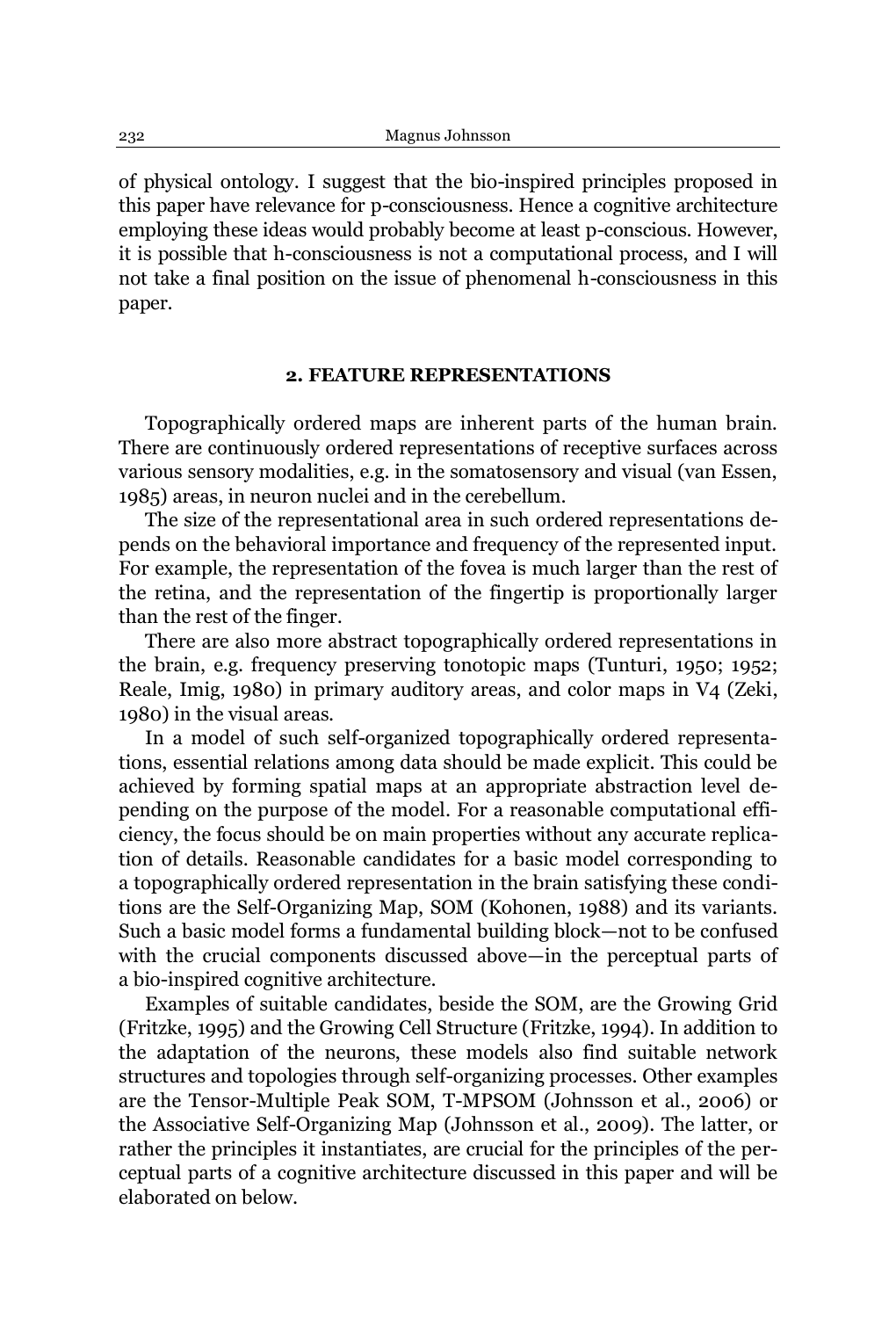The SOM develops a representation that reflects the distance relations of the input, which is characteristic of lower levels of perception. If trained with a representative set of input, the SOM self-organizes into a dimensionality reduced and discretized topographically ordered feature representation also mirroring the probability distribution of received input. The latter means that frequent types of input will be represented with better resolution in the SOM. This corresponds to, for example, the development of a larger representational area of the fingertip than the rest of the finger in the brain, which was discussed above. Hence the SOM is reminiscent of the topographically ordered representations found in mammalian brains.

In a sense, the topographically ordered map generated by a  $SOM$ —and in the extension an interconnected system of SOMs-is a conceptual space (Gärdenfors, 2000) generated from the training data through a selforganizing process.

Due to the topology-preserving property of the SOM similar input elicit similar activity, which provides systems based on the SOM with an ability to generalize to novel input.

A SOM can be trained to represent various kinds of feature, including phenomenal ones. The latter would turn the SOM into a phenomenal content map (Damasio, 2010). For example, a SOM can be trained to represent directions of lines/contours (as in V1), colors (as in V4), or more complex features such as the postures and gesture movements of an observed agent (Buonamente et al., 2016), or the words of a text corpus ordered in a way that reflects their semantic relations (Ritter, Kohonen, 1989). Employing SOMs or other topographically ordered feature representations to represent phenomenal features together with the general design principles for a bioinspired cognitive architecture suggested in this paper, would enable strong semantic computing (Bołtuć, 2018).

Other models of a self-organizing topology preserving feature representation are possible and might turn out to be more suitable for various reasons such as performance and accuracy. However, as also mentioned above, that is beyond the point of this paper, which aims at presenting higher level architectural principles where models of self-organizing topographically ordered representations are building blocks. Since I adhere to a systems-level modeling approach, subsystems of the cognitive architecture can be updated and substituted in an iterative fashion for improvement.

# **3. HIERARCHICAL FEATURE REPRESENTATIONS**

How can self-organized topographically-ordered representations of a more abstract kind, e.g. a representation with semantically related symbols that occupy neighboring places be obtained in a cognitive architecture?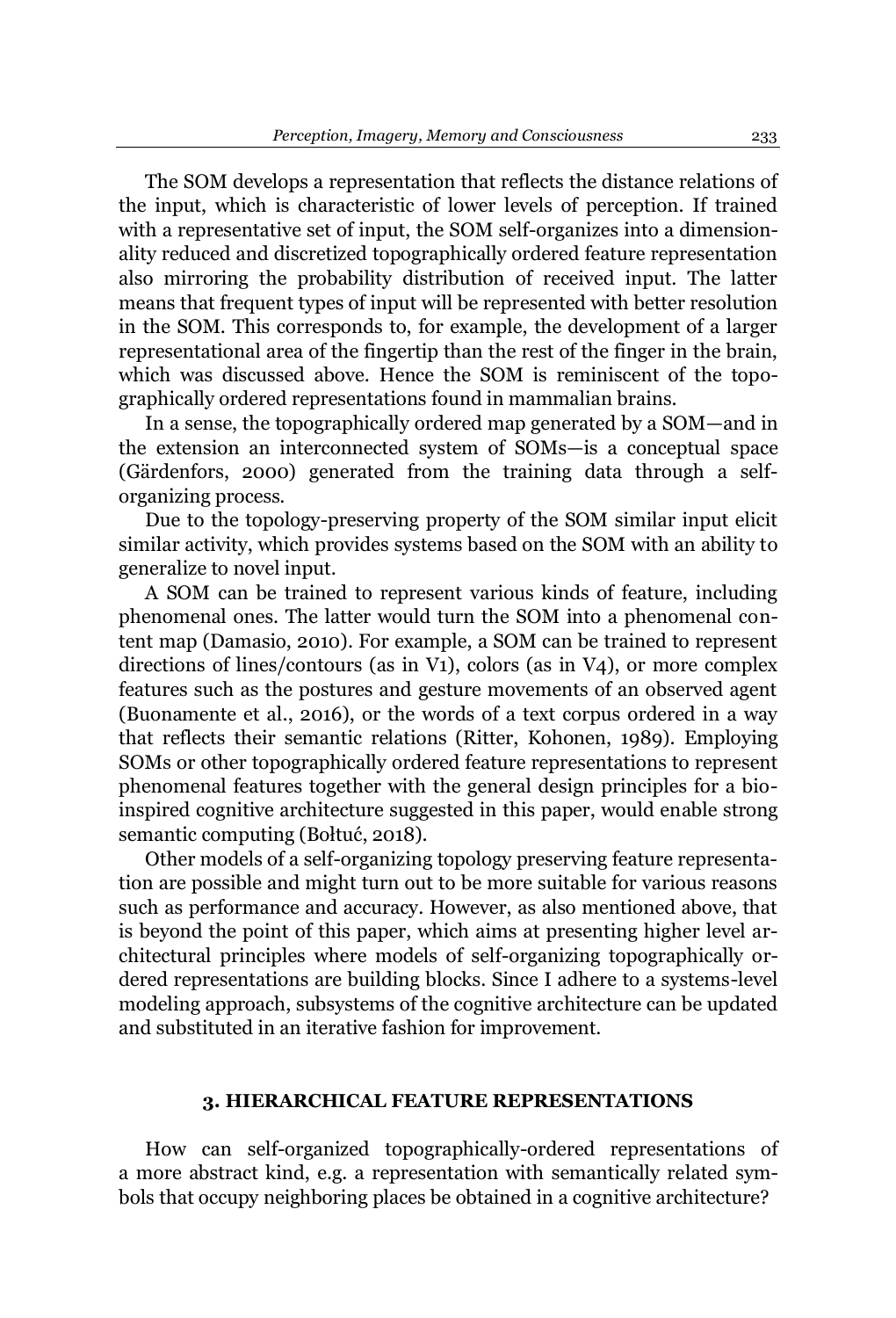In the mammal brain there seems to be a principle of hierarchical ordering of representations, e.g. the executive and motor areas seem to be hierarchically ordered from more abstract to less abstract representations. Constraining the discussion to the perceptual parts of the mammal brain, we find that the different sensory modalities (visual, somatosensory, auditory, ...) adhere to a hierarchical organizational principle. For example, we find hierarchically-organized topology and probability-density preserving feature maps in the ventral visual stream of the visual system. These feature maps rely on the consecutive input from each other and tend to be hierarchicallyordered from representations of features of a lower complexity to representations of features of a higher complexity. Thus, we find ordered representations of contour directions in V1 in the Occipital lobe, of shapes in V2, of objects in V4, and of faces or complex facial features in the inferior temporal (IT) area of the Temporal lobe.

The hierarchical organization principle is employed artificially in Deep Neural Networks, i.e. in artificial neural networks with several hidden layers. A neural network that has been applied very successfully within the field of computer vision is the Deep Convolutional Neural Network (LeCun et al., 1998).

Here, when I discuss the hierarchical ordering principle for perceptual parts of a bio-inspired cognitive architecture, this principle is instantiated by hierarchical SOMs. The choice of SOMs is not based on performance, but on the fact that the hierarchical organization principle is also to be combined with other principles in the cognitive architecture elaborated on below. For the moment the SOM and its variants are considered good choices to explain and test principles.

Together with collaborators, the author has shown the validity of this hierarchical organizational principle repeatedly with hierarchical SOMs when applied to different sensory modalities. For example, in the case of the somatosensory modality, several experiments have been conducted to show how haptic features of an increasing complexity can be extracted in hierarchical self-organizing representations, e.g. from proprioceptive and tactile representations at the lower complexity end to self-organizing representations of shapes and sizes of the haptically explored objects (Johnsson et al., 2011a). Another example in the case of the visual domain where experiments have been done to show that hierarchies of ordered representations of postures at the lower complexity end to ordered representations of gesture movements of the observed agent can be self-organized (Buonamente et al., 2016).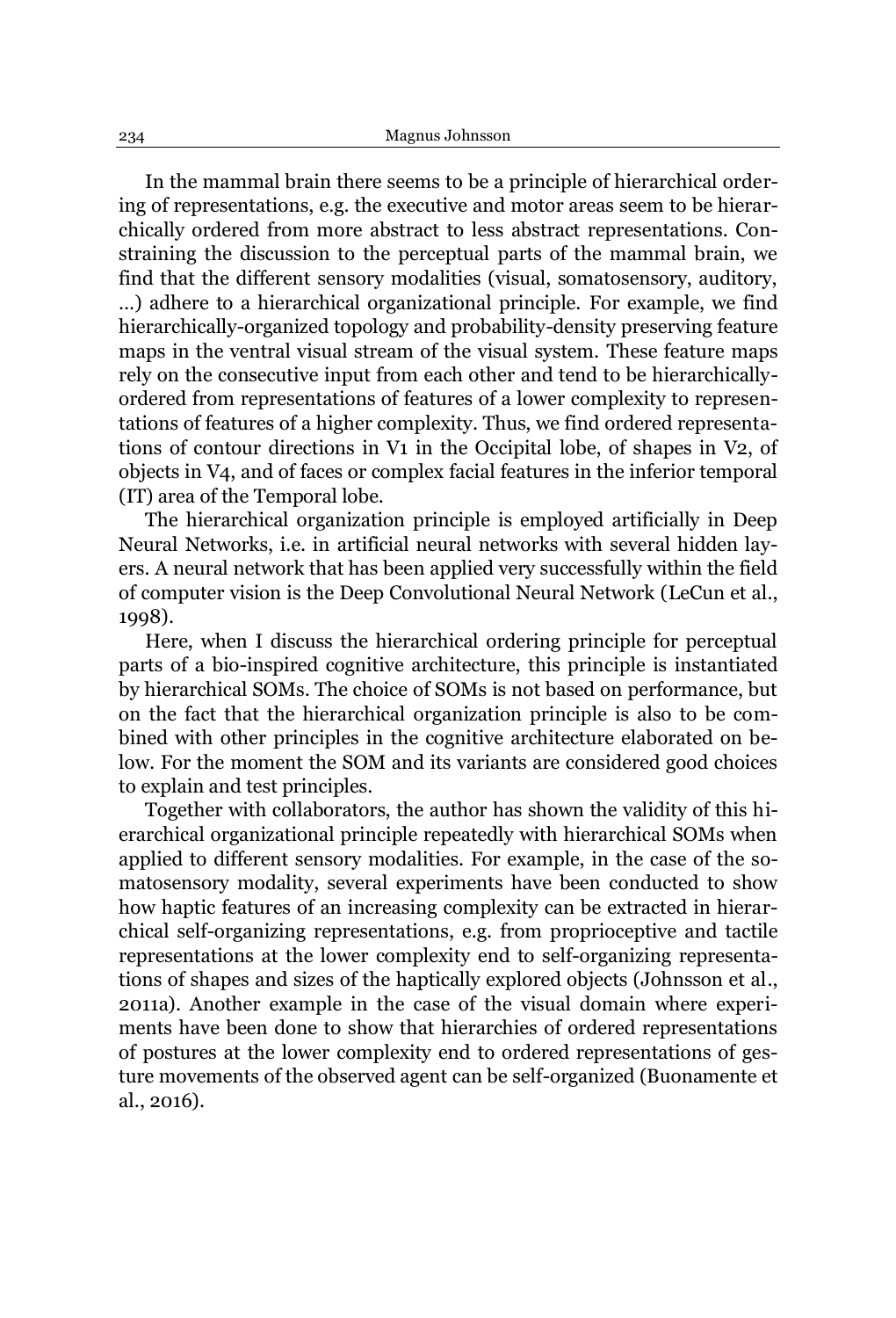#### **4. SUPPLEMENTING SENSORY SIGNALS IN PERCEPTION**

The brain supplements perceptions when the sensory input is not complete. This is evident from various visual illusions, e.g. the Kanizsa Triangle (Kanizsa, 1976) where the contours of a triangle can be perceived even though they are actually not there. Moreover, when our eyes scan the scenery before us, they are doing so by semi-random eye movements known as saccades directing the movements toward particularly conspicuous and, in some sense interesting features. Supposedly we carry out similar semirandom movements with our hands and fingers to gain particularly interesting and useful tactile sensory input when we, for example, ransack our pockets for a particular key, or grope about to find the doorknob in the dark. When we perceive our brains seem to fill in the gaps of sensory input with expectations, from memory, of what is likely to be there.

A crucial aspect of biological cognition is an ability to simulate or influence perceptual activity in some brain areas due to the activity in other brain areas (Hesslow, 2002; Grush, 2004), e.g. the activity in areas of other sensory modalities. For example, when the visual perception of a lightning evokes an expectation of the sound of thunder, or when visual images/expectations of an object is evoked when it is felt in the pocket. Hence, one supplement to the afferent sensory signals in perception could be such simulated *Cross Modal Expectations*. These could even override actual input, which is evident from the McGurk-MacDonald effect (McGurk, MacDonald, 1976). If a person sees a video with someone making the sound /da/ on which the lips cannot be seen closing and the actual sound played is /ba/, the expectations evoked by the visual perception may have such an influence on the activity caused by the actual afferent auditory sensor signals that the person may still hear the sound /da/.

A variant of the SOM, the A-SOM (Johnsson et al., 2009), that adds adaptable associative connections between feature representations has been used to build artificial systems, e.g. (Johnsson, Balkenius, 2008), that demonstrate the supplementation of sensory input and the elicitation of cross-modal expectations.

#### **5. NETWORKS OF FEATURE REPRESENTATIONS**

In perception, sensory signals from receptors, together with information about involved exploratory actions, such as eye or hand movements, activate sets of feature maps. Those parts of the associated networks of feature representations that are not elicited directly by sensory input, are activated through the activity in other feature representations via associative connections. Hence the perceptions will be complete even with scarce sensory in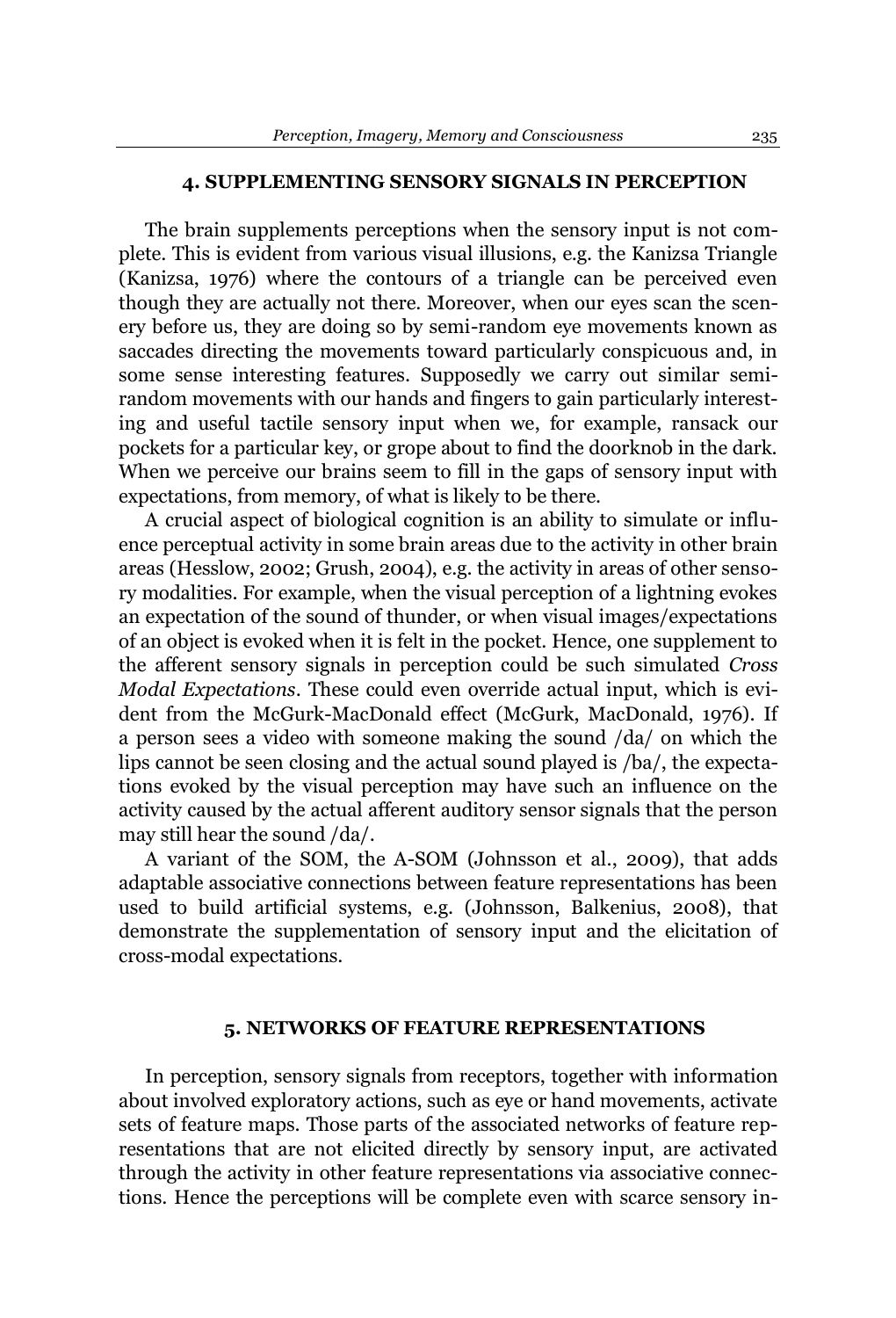put, because missing parts are filled in with likely guesses through internal simulations.

Through adaptable associative connections between hierarchies of topographically ordered feature representations self-organizing intra- and intermodal *Networks of Feature Representations* (NFRs) are obtained. Some feature representations can be part of several NFRs, and the particular division of the feature maps into NFRs depend on how we look at it and how we choose to categorize the system into subsystems. The adaptive associative connections learn to associate simultaneous, or temporarily close, activity in various feature representations elicited by simultaneous, or temporarily close, but different ordinary input. This means that feature representations that later lack ordinary input will be activated by activity patterns associated with the ongoing activity in other feature representations in the NFR. For example, hearing the voice of a particular person would elicit activity patterns not only in the auditory hierarchies of feature representations that directly receives sensory input, but also in other, e.g. visual, feature representations in an intermodal NFR through associative activation. The total activity in the NFR will constitute episodic memories, imagination etc.

#### **6. MEMORY**

Although there are hierarchically-organized feature representations in the brain, it is questionable whether there are neurons—aka grandmother cells—that are the exclusive representatives of distinct individual objects. Though there is no total consensus regarding this, I consider it more likely that distinct individual objects are coded in a more distributed way as an ensemble of feature representations in the NFR, at various complexity levels, across several sensory (as well as non-sensory) modalities. Hence, the recognition of distinct individual objects consists in the simultaneous activation of a sufficiently large and unique subset of this ensemble of representations across various modalities.

Thus, the representation of a real or imagined concept or object is constituted by a set of associated activity patterns in various feature representations of the NFR distributed over multiple modalities. Such associated activations of topologically ordered feature representations preserve an internal ordering of activation and could be seen as forming a *Conceptual Space* (Gärdenfors, 2000).

The activation of some feature representations will tend to trigger expectations/imaginations of features of the distinct individual object in other representations across various modalities, presumably associated by associative connections in a way similar to the activation of more features of high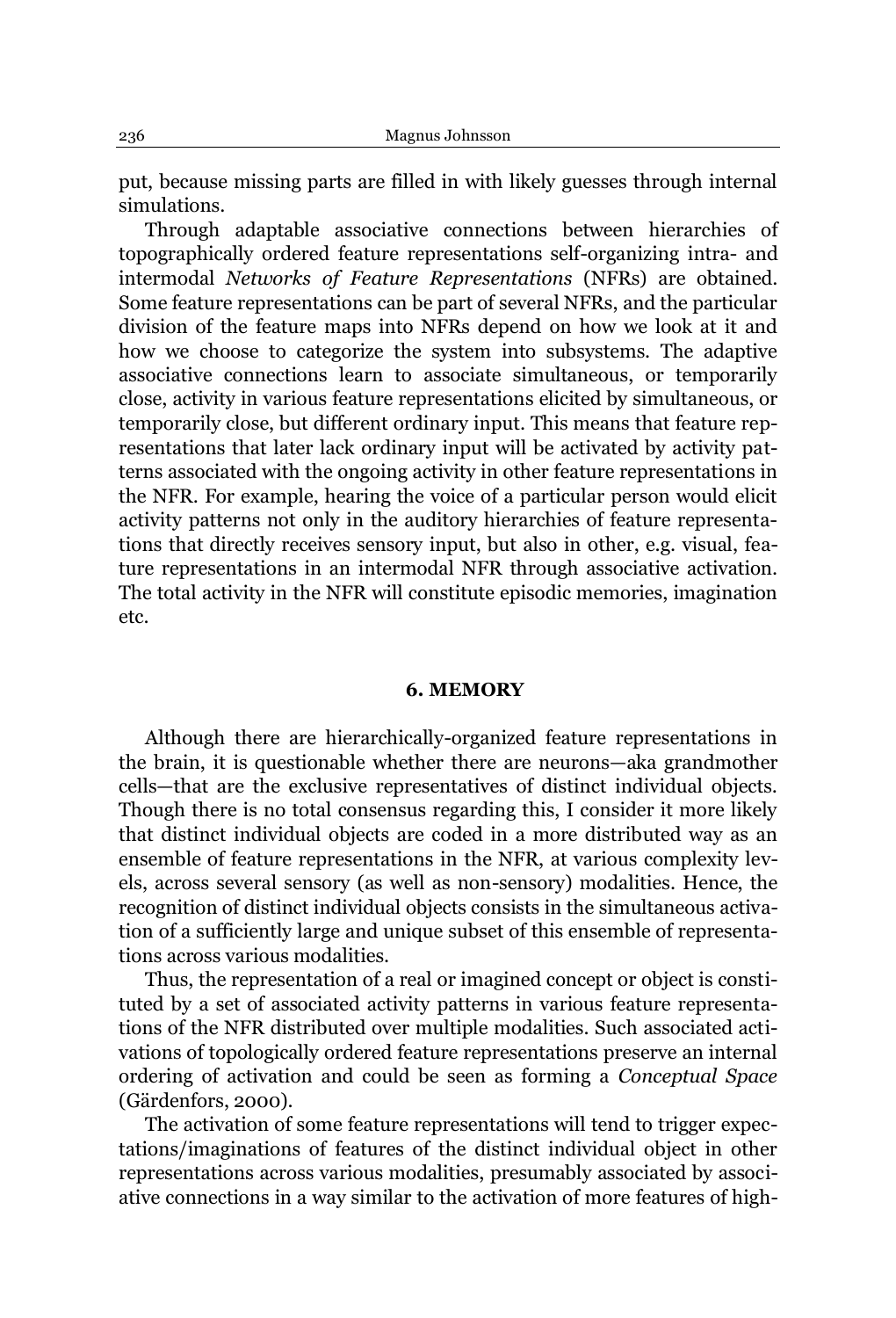er-or lower-complexity in hierarchically connected feature representations (which can as well be cross-modal).

I believe that such connectivity—associative and hierarchical—between feature representations of various modalities and at various complexity levels are what enables the filling in of missing parts of our perception by imagination, but also that they enable our various kinds of memory.

Different kinds of memory are, I believe, using the same kind of feature representations across modalities in our brains. What differs between different kinds of memory is rather how they are activated and precisely what ensemble of feature representations in the NFRs that are activated.

For example, one could speculate—in a simplified way—that the working memory supposedly again employs networks of the same building blocks of feature representations obtained during early developmental phases, but now activated in a more transient and temporary way, perhaps from, in the case of the mammal brain, the frontal lobes, whereas perception as such, is the activation of an ensemble of feature representations due to afferent sensory signals, together with the filling-in of missing parts due to cross-modal as well as top-down expectations at various levels of hierarchies.

In episodic memory and imagination (i.e. internal simulation) the sets of associated networks of feature representations (which can also be nonsensory, such as motor representations) are activated internally (at least partly) in the cognitive architecture/brain. The associatively connected representations (actually associated activity patterns in the underlying wetware / hardware) are what lends memory and imaginations their associative characters.

The important point here is that it is reasonable to believe that the same (simple) principles are behind both the supplementation of perception and the associative character of memory and imagination; and the distributed, associative and hierarchical character of the intra- (and inter) modal representations they all (perception, imagination and memory) rely on. That different faculties go into each other also explains why we tend to both keep memories alive (by strengthening associative connections through reactivation) and sometimes change them over time (via imagination) when we recapitulate.

Semantic memory presumably corresponds to more persistent associations due to repeatedly overlapping activity from many various perceptual and episodic examples over time, thus forming prototypes in conceptual spaces. This also makes semantic memory more persistent, as well as more resistant in a deteriorating/aging system.

The point here is that all kinds of memory, perceptions, imaginations, and expectations are proposedly using simultaneous and / or sequential activations of ensembles / subsets of the same NFRs across various modalities in the brain. In fact, I think that there is no reason that the representa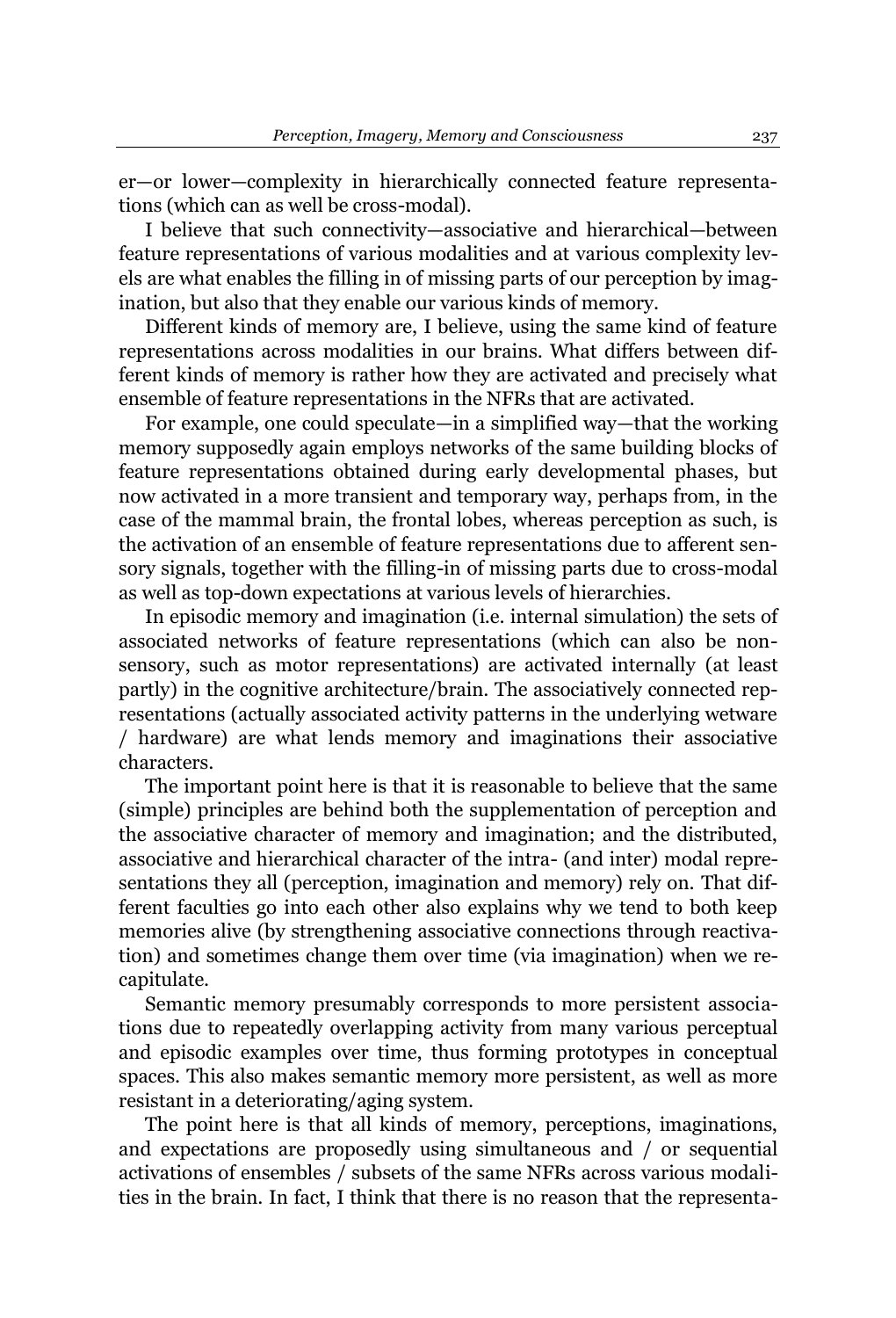tions should be constrained to the brain only, but that associated representations could also be various kinds of activity in / of the body, such as e.g. postural / breathing patterns, hormonal configurations etc. This would also explain why the change of posture / breathing patterns can change the state of the mind. In the extension, even "representations" that we interact withand continuously reconfigure—in the environment outside the body including the representations within other agents, such as humans, pets, machines etc.—are presumably included.

To learn to represent novel concepts, objects or possible objects, there is no need for new feature representations, because they are formed through associating activity patterns in existing feature maps in novel ways.

This kind of feature ensemble coding also enables / explains the ability to represent completely novel categories / concepts in the brain / cognitive architecture, and the ability to create and imagine non-existing and perhaps impossible concepts, objects, etc. This is because representations are composed of sufficiently large ensembles of associated multi-modal features, and novel associated ensembles and sometimes associated ensembles corresponding to concepts and imaginations that do exist (but have not yet been seen or reached) or do not exist in our physical reality (e.g. unicorns) can emerge.

Of course, there are limits to what we can imagine and conceptualize, and perhaps even think about. For example, we are unable to visualize objects in spaces of a higher dimensionality than three. However, such limitations are just to be expected if all perceptions, memories and imaginations are made up of distributed (in space and time) activations of ensembles of associated features, and there are constraints on what kind of features can be represented in the brain (or cognitive architecture), which is likely. The constraints are probably set by biological limitations that exist due to a lack of evolutionary pressure, as well as determined by the development of the organism in its environment. An example of the latter is that cats raised in an environment consisting entirely of vertical lines during a critical developmental phase during infancy will be unable to see horizontal lines (Blakemore and Cooper, 1970). That there are constraints on what kind of features that can be represented also implies the possibility that all that we can think about regarding reality is not necessarily corresponding to all that there would have been to think about, had we been wired differently.

In accordance with the reasoning above, it is reasonable to assume that the need for associative connections—corresponding to axon bundles in the neural system of a biological organism—between feature maps at various complexity levels within as well as between different modalities are of significance in a cognitive architecture based on self-organizing topographicallyordered feature representations. Such associative connections need to be adaptive (by adjustable parameters corresponding to modifiable synapses in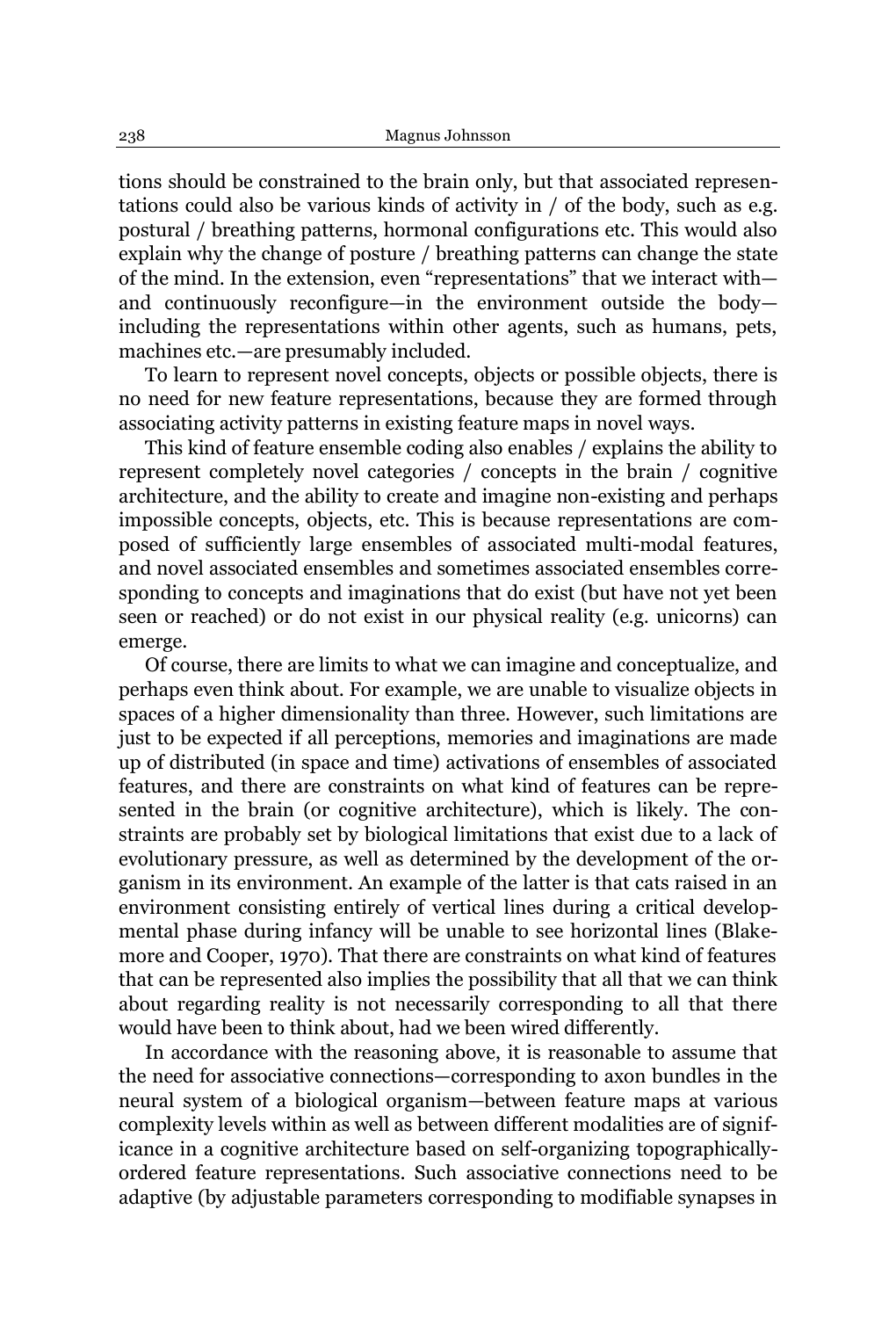the neural system of a biological organism) to enable the learning of associations between the activity in various feature representations.

### **7. IMAGINATION**

In addition to an ability to automatically develop, and continuously readapt, sensory and other representations, and their interconnections that connect simultaneous activity within them spatially, a bio-inspired autonomous agent needs an ability to learn to associate activations of representations over time. This is desirable because it enables the autonomous agent to remember and re-enact sequences of perceptual—and other—activity across modalities and levels of hierarchy.

With such an ability an autonomous agent can remember sequences of perceptions, and if the ability is generalized, other things as well, e.g. motor activities. Such perceptual sequences could, for example, be visual landmarks. To the perceived visual landmarks, appropriate motor activity could be associated. With perceptual sequences simultaneously learned in other modalities together with cross-modal associations, the sequential memories are reinforced and thus diminish the influence of noise and limitations in sensory input. The perceptions (and preparatory responses etc.) corresponding to missing input in some modalities—sensory and other—will be imagined, i.e. elicited through cross-modal activation. If suddenly the agent would lack input to some, or all, sensory modalities, it would still be able to operate and to some extent carry out actions associated with imagined perceptions of the environment. With this kind of ability an agent would also be able to sit idle imagining various scenarios and the likely consequences of carrying out different kinds of actions. The latter is valuable for survival and will also accelerate the agent's learning.

The idea to internally elicit activity patterns in perceptual, motor and other circuits over time (activation sequences) and in space (in various feature maps across different modalities), corresponding to the patterns that would have been elicited had there been sensory input and had the actions been carried out, is closely related to the simulation hypothesis by Hesslow (2002). It could in the extension also be the foundation for providing agents with an ability to guess the intentions of other agents, either by directly simulating the likely perceptual continuations of the perceived behavior of an observed agent, or by internally simulating its own likely behavior in the same situation under the assumption that the other agent is similar in its assessments, experiences and values that drives it.

A mechanism that implements self-organizing topographically ordered feature representations that can be associatively and recurrently connected with an arbitrary number of other representations and with arbitrary time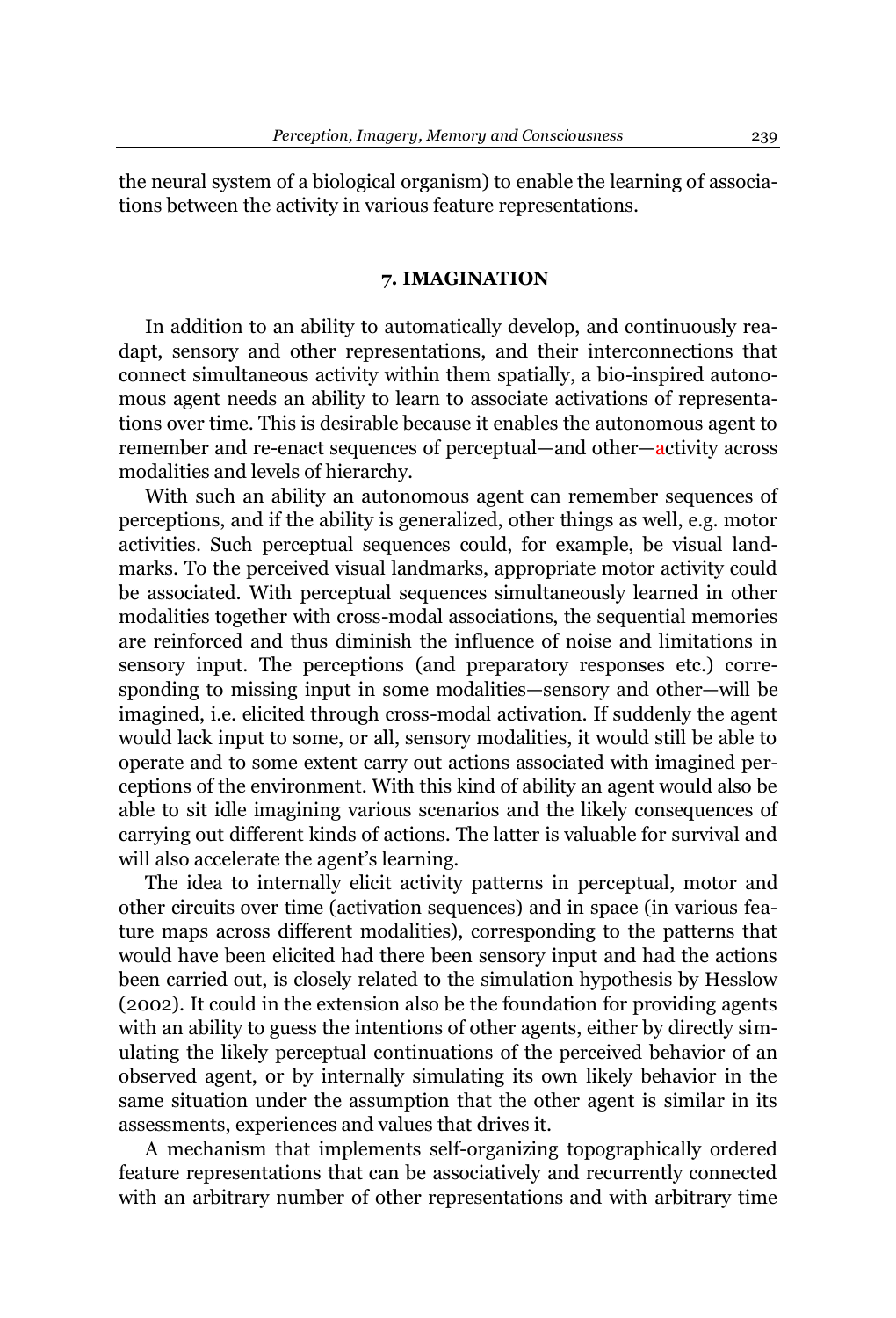delays is the Associative Self-Organizing Map (A-SOM). Hence the A-SOM would in some cases be a better choice, than the standard SOM, to use as one of the basic building blocks in the perceptual parts of a cognitive architecture. An A-SOM can learn to associate the activity in its self-organized representation of input data with arbitrarily many sets of parallel inputs and with arbitrarily long-time delays. For example, it can learn to associate its activity with the activity of other self-organization maps, or with its own activity at one or more earlier times. This allows for cross-modal expectations. For example, if a sensory modality, say the visual system in a cognitive architecture, produces a certain internal pattern of activity due to sensory input, then activity patterns are elicited in other sensory modalities corresponding to the patterns of activity that are often triggered in these other sensory modalities through sensory inputs that usually occur simultaneously, even when they do not. Due to the ability of the A-SOM to associate its activity with its own activity at one or more earlier times, a mechanism for sequence completion that can be used for internal simulation is made possible. This is consistent with those abilities necessary for an autonomous agent described above. The A-SOM has been successfully tested in many simulations (e.g., Johnsson et al., 2011b) in several different domains, as well as together with real sensors such as tactile sensors (Johnsson, Balkenius, 2008) and cameras (Buonamente et al., 2015), and when simulating likely continuations of sequences of strings of symbols and words (Gil et al., 2014). It has been used to simulate the sensory activity patterns likely to follow some initially perceived movements of actions/gestures (Buonamente et al., 2015). In the domain of music, a further developed and more mature and generalized version of the A-SOM has been used to simulate the sensory activity patterns likely to follow those elicited by the initial parts of perceived Bach chorale melodies (Buonamente et al., 2018).

Associative connections are in place between different representations at various levels of feature complexity. Simultaneously-activated feature representations develop stronger associative connectivity. The result is that we will find strongly interconnected sets of feature representations—and other kinds of circuits—in the brain/architecture. As humans, we label these and call them systems/components of one kind or another (depending on the particular discipline, the prevailing paradigm and zeitgeist), though we should keep in mind that these categorizations and demarcations are our inventions and thus somewhat arbitrary.

The inter-connectivity of the feature representations within a modality/ submodality tend to be strong because it has been reinforced by simultaneous activations originating from the receptors of the modality specific sensory organs. Thus, connective configurations / subsystems in the brain / architecture develop through the repeated simultaneous activation of sets of selforganizing feature representations.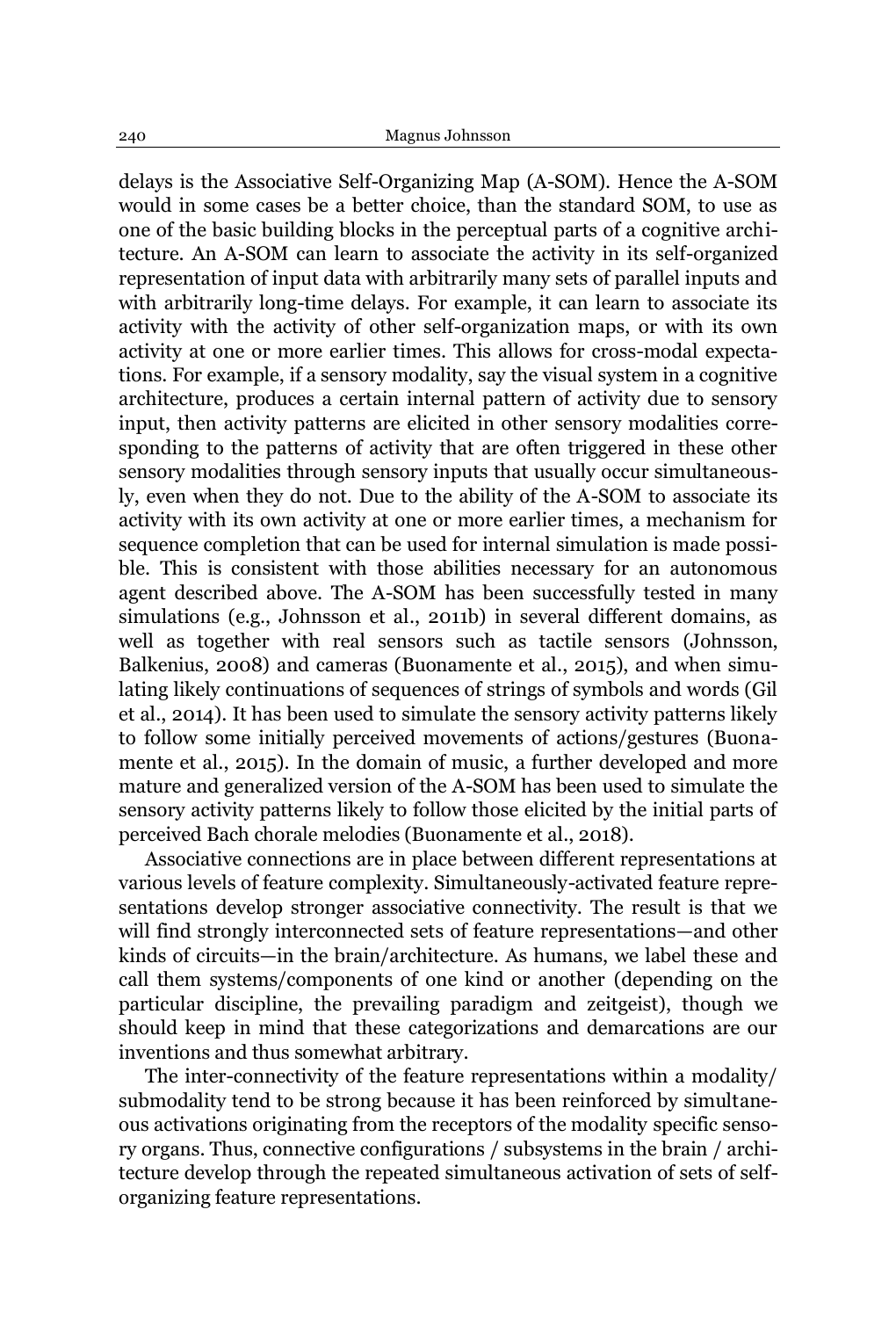However, the feature representations within a modality also connect to feature representations in other modalities / systems, only to a lesser extent. This is due to the statistically fewer simultaneous activations of feature representations in other modalities. Various systems activate each other through these associative connections that have learned to associate activity that normally come together. Hence, if the activity within one system, perhaps triggered through afferent signals from sensory organs or from some other part of the brain/architecture, tend to correlate with the activity of other systems, perhaps triggered by the afferent signals from other sensory organs or other parts of the brain/architecture, then the inter-connectivity of the systems is reinforced. The foundation for these correlated activities in various systems is that sensory stimuli, and the consequences of an agent's actions, are related in a non-random way due to the statistical regularities of the properties of the world. These statistical regularities will be reflected in the associative connectivity between various systems.

In reality the various cognitive functions are not separated from each other in a neat way. Rather, they blend and mix into each other. For example, the perception of hearing a familiar person's voice can trigger both episodic memories, internal visual simulations of the person, corresponding to reality but also pure fantasies, etc. Internally simulated perceptual expectations in turn may trigger exploratory behavior and attention aiming at confirming the expectations by obtaining additional sensory input. All this founded on associatively connected networks of topologically ordered feature representations.

Taken together, all this means that NFRs containing topologically ordered feature representations with intra- and intermodal adaptable associative connections enable perception, various forms of memory and imagination. In addition, it provides a mechanism for representing the ongoing activity in one system/NFR with the activity of other systems/NFRs.

# **8. CONSCIOUSNESS**

Consciousness is about experiencing perceptions, including the perceptions of our own actions; imagery; memories. But who is experiencing it? I am considering functional consciousness here, thus leave the problem of qualia out of the discussion.

In the discussion about cross-modal expectations and internal simulations above, I discussed how activity in some feature representations can elicit reasonable activity in other feature representations through associative connections. The elicited activity in the latter representations correspond to the activity that normally would or could occur simultaneously, or timed,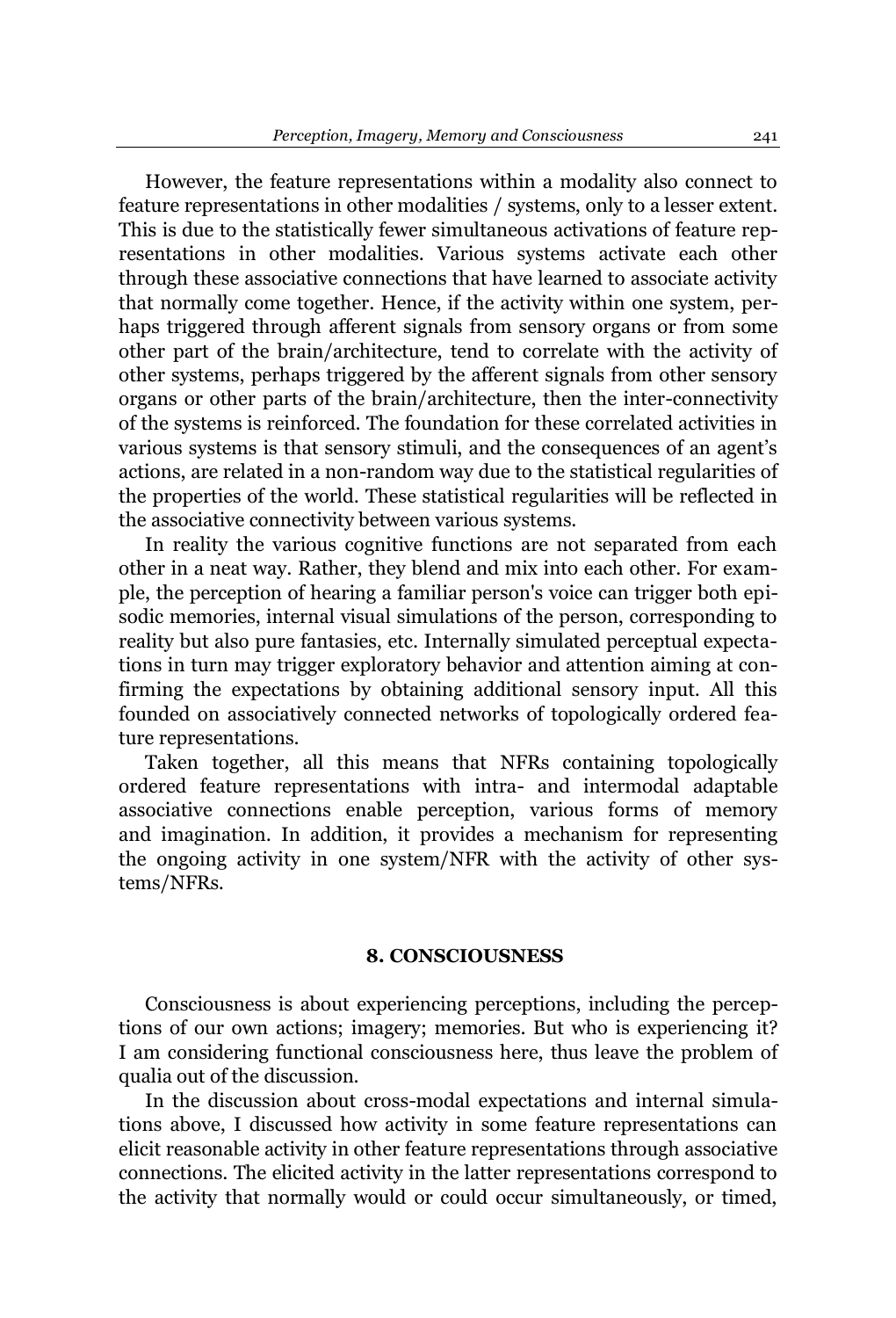with the activity in the first representations even though the latter lack any afferent input ultimately originating from sensors.

I believe that the same mechanism with adaptive associative connections in the case of a bio-inspired cognitive architecture, or nerve bundles with synapses in the case of a neural system of a biological organism, between different subsets of feature representations, at various levels of abstraction, is significant for the realization of at least p-consciousness. From this perspective, the elicitations of activity in some feature representations by the activity in other feature representations via associative connections can be viewed as if the activity in the latter system (composed of the activity in connected, perhaps distributed, feature representations), in a sense, is represented by the activity in the former system (of associatively connected feature maps).

Various systems could perhaps also 'observe' each other simultaneously as well. The mechanisms and principles sketched above could be behind or be used for a kind of summarization of the observed subsystem's or subsystems' activity at a possibly different and more abstract level.

As also argued by Hesslow and Jirenhed (2007), perceptual simulation could explain the appearance of an inner world. A remaining question is 'who' is observing regardless of whether it is perceptions ultimately elicited from sensory organs, internal simulations originating from within the brain, or some combination thereof. My proposal is that they are observed by other connected configurations of systems whose activity summarizes/represents the observed internal simulations and perceptions, because their corresponding activity correlates due to the learning represented in the adaptive associated connections. The same systems could perhaps have multiple functions while also "observing" each other simultaneously as well.

Put differently, this could be seen as one system observing the various *Phenomenal Maps* of another system, whether these are activated due to sensory signals or through internal simulations (imagination, episodic memory, working memory etc.).

Still another way to put it is that some systems are aware of, i.e. pconscious / functionally conscious of, other systems' perceptual activity.

The activity of associatively connected configurations of feature representations correlates because the adaptations of the associative connections between the representations, and the adaptions of the representations themselves happens simultaneously, continuously and dynamically. At a lower perceptual level this means that the activation of feature representations in some sensory modalities will elicit activity in feature representations in other sensory modalities and consequently sensory expectations / supplementations in those other modalities, as discussed above.

Thus, I believe that adaptive associative connections between and within various configurations of strongly connected feature representations at vari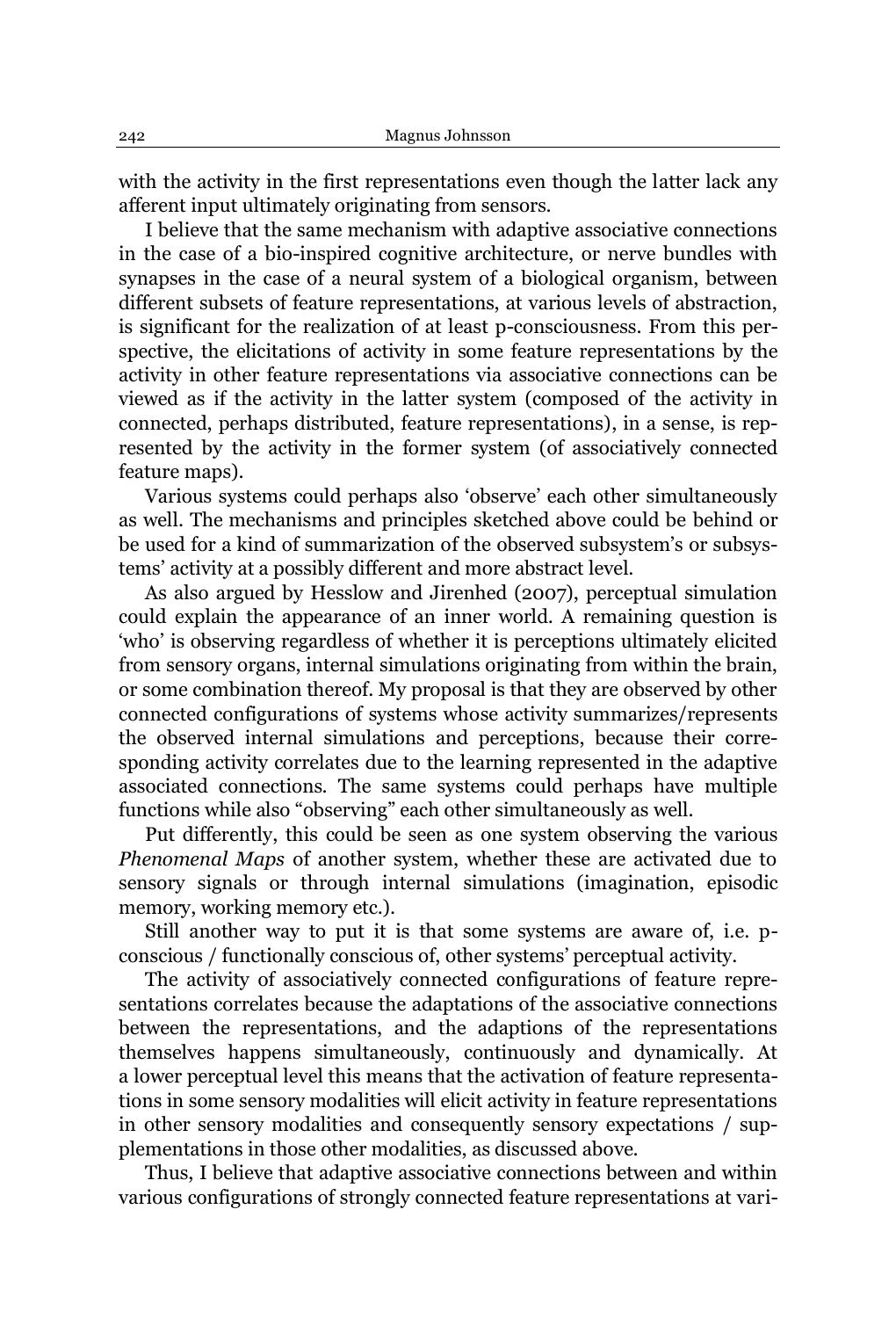ous levels of complexity or abstraction are of significant importance for realizing p-consciousness, i.e. functional consciousness, in a cognitive architecture.

## **REFERENCES**

- C. Blakemore, G. F. Cooper, *Development of the Brain Depends on the Visual Environment*, Nature, 228, 1970, pp. 477-478.
- N. Block, *On a Confusion about a Function of Consciousness*, Behavioral and Brain Sciences, 18, 1995, pp. 227-287.
- P. Bołtuć, *Strong Semantic Computing*, Procedia Computer Science, 123, 2018, pp. 98-103.
- \_\_\_ , *The Philosophical Issue in Machine Consciousness*, International Journal of Machine Consciousness, 1 (1), 2009, pp. 155-176.
- V. Braitenberg, *Vehicles: Experiments in Synthetic Psychology*, MIT Press, Cambridge MA 1984.
- M. Buonamente, H. Dindo, A. Chella, M. Johnsson, *Simulating Music with Associative Self-Organizing Maps*, Journal of Biologically Inspired Cognitive Architectures, 25, 2018, pp. 135±140.
- M. Buonamente, H. Dindo, M. Johnsson, *Discriminating and Simulating Actions with the Associative Self-Organizing Map*, Connection Science, 2 (27), 2015, pp. 118-136.
- M. Buonamente, H. Dindo, M. Johnsson, *Hierarchies of Self-Organizing Maps for Action Recognition*, Cognitive Systems Research, (39), 2016, pp. 33–41.
- D. J. Chalmers, *Consciousness and Its Place in Nature*, in: Blackwell Guide to the Philosophy of Mind, S. Stich, T. Warfield (eds.), Blackwell Publishing, Malden, MA 2003, pp. 102-142.
- A. Damasio, *Self Comes to Mind: Constructing the Conscious Brain*, Pantheon, Cambridge 2010.
- D. van Essen, *Functional Organization of Primate Visual Cortex*, Cerebral cortex, 3, 1985, 259±329.
- B. Fritzke, Growing Cell Structures-A self-organizing Network for Unsupervised and Su*pervised Learning*, Neural Networks, 9(7), 1994, pp. 1441-1460.
- \_\_\_ , *Growing Grid²a Self-organizing Network with Constant Neighborhood Range and Adaptation Strength*, Neural Processing Letters, 5(2), 1995, pp. 9-13.
- P. Gärdenfors, *Conceptual Spaces–The Geometry of Thought*, MIT Press, Cambridge, MA 2000.
- D. Gil, J. Garcia, M. Cazorla, M. Johnsson, *SARASOM ± A Supervised Architecture based on the Recurrent Associative SOM*, Neural Computing and Applications, 5 (26), 2014, pp. 1103±1115.
- R. Grush, *The Emulation Theory of Representation: Motor Control, Imagery and Perception*, Behav. Brain. Sci., 27, 2004, pp. 377–442.
- G. Hesslow, *Consious Thought as Simulation of Behaviour and Perception*, Trends Cogn. Sci., 6, 2002, pp. 242-247.
- G. Hesslow, D.-A. Jirenhed, *The Inner World of a Simple Robot*, J. Consc. Stud., 14, 2007, pp.  $85 - 96.$
- M. Johnsson, C. Balkenius, *A Robot Hand with T-MPSOM Neural Networks in a Model of the Human Haptic System*, in: the Proceedings of Towards Autonomous Robotic Systems 2006, 2006, pp. 80-87.
	- \_\_\_ , *Sense of Touch in Robots with Self-Organizing Maps*, IEEE Transactions on Robotics, 3 (27), 2011a, pp. 498-507.
	- \_\_\_ , *Associating SOM Representations of Haptic Submodalities*, in: The Proceedings of Towards Autonomous Robotic Systems 2008, 2008, pp. 124-129.
- M. Johnsson, C. Balkenius, G. Hesslow, *Associative Self-Organizing Map*, in: The Proceedings of the International Joint Conference on Computational Intelligence (IJCCI) 2009, 2009, pp. 363±370.